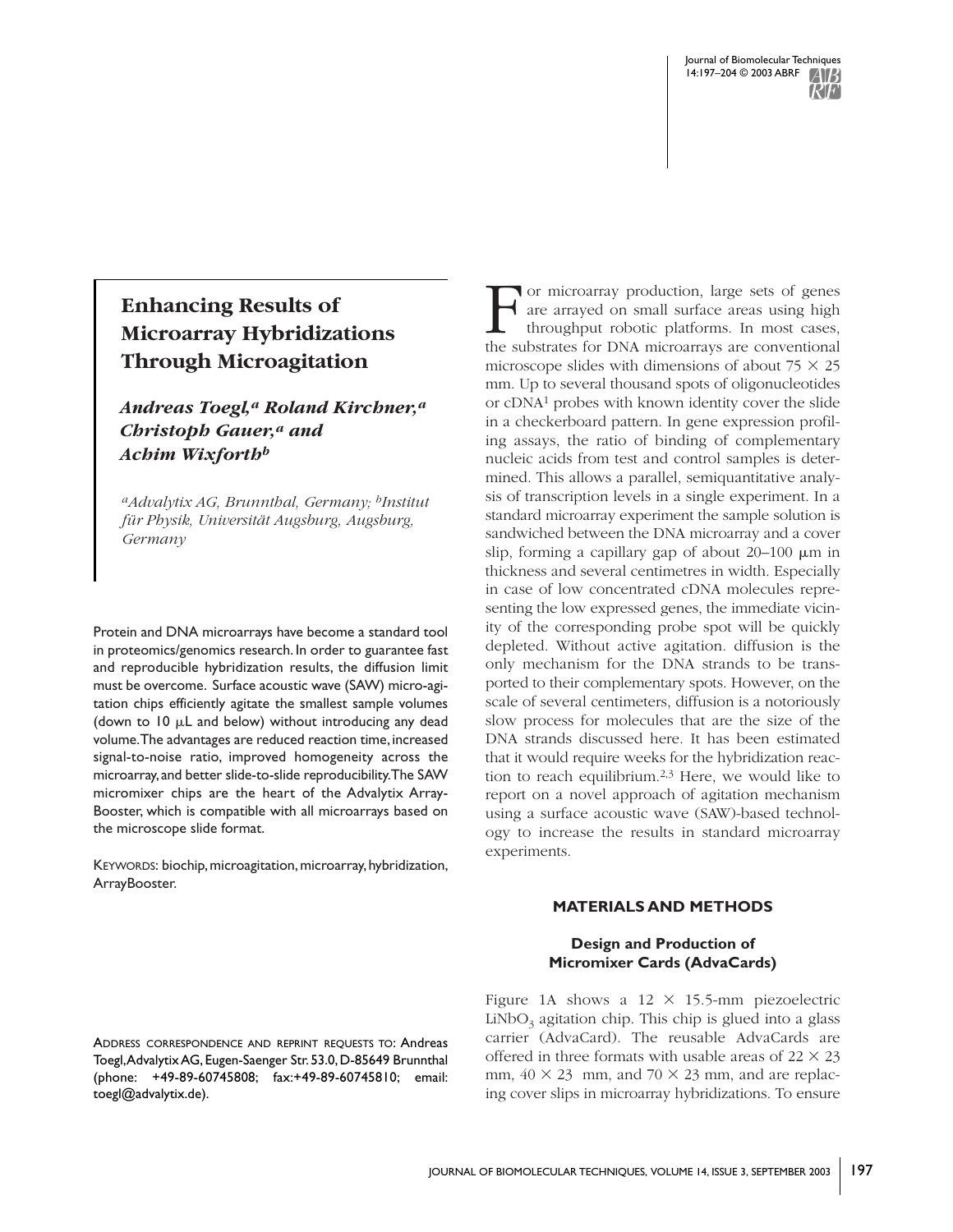## A.TOEGL ET AL.

optimal agitation, AdvaCards contain one, two or three chips. In the hybridization chamber, RF-power is applied to the chips by built-in gold spring-contact pins. The chip contains two interdigital transducers (IDTs) with 20 finger pairs each. $4$  Application of a high-frequency signal to such an IDT results in the generation of an intense, nearly monochromatic SAW. The SAW then propagates along the surface of the piezoelectric substrate. In fact, the IDTs used here operate bidirectionally, i.e., a SAW is launched in both directions perpendicular to the fingers. One of the

IDTs has an aperture of 2 mm and is shown in Figure 1B. The electrode spacing is  $12 \mu m$ , generating a SAW with a wavelength of  $24 \mu m$  at a resonance frequency of 157 MHz. The other IDTs on the agitation chip have an aperture of 2 mm and operate at 146 MHz, resulting in a SAW of  $25.6 \mu m$  wavelength. The SAW is efficiently absorbed by the fluid on top and induces an internal streaming to it. The user can define various agitation patterns by alternately adressing the IDTs with the two different resonance frequencies. Fabrication of the chips starts with the pho-



#### **FIGURE 1**

A: LiNbO<sub>2</sub> mixer chip with two IDT electrodes glued in AdvaCard. **B:** Enlargement of one IDT shown in A. The aperture is 2000  $\mu$ m; the SAW propagation direction is perpendicular to the fingers.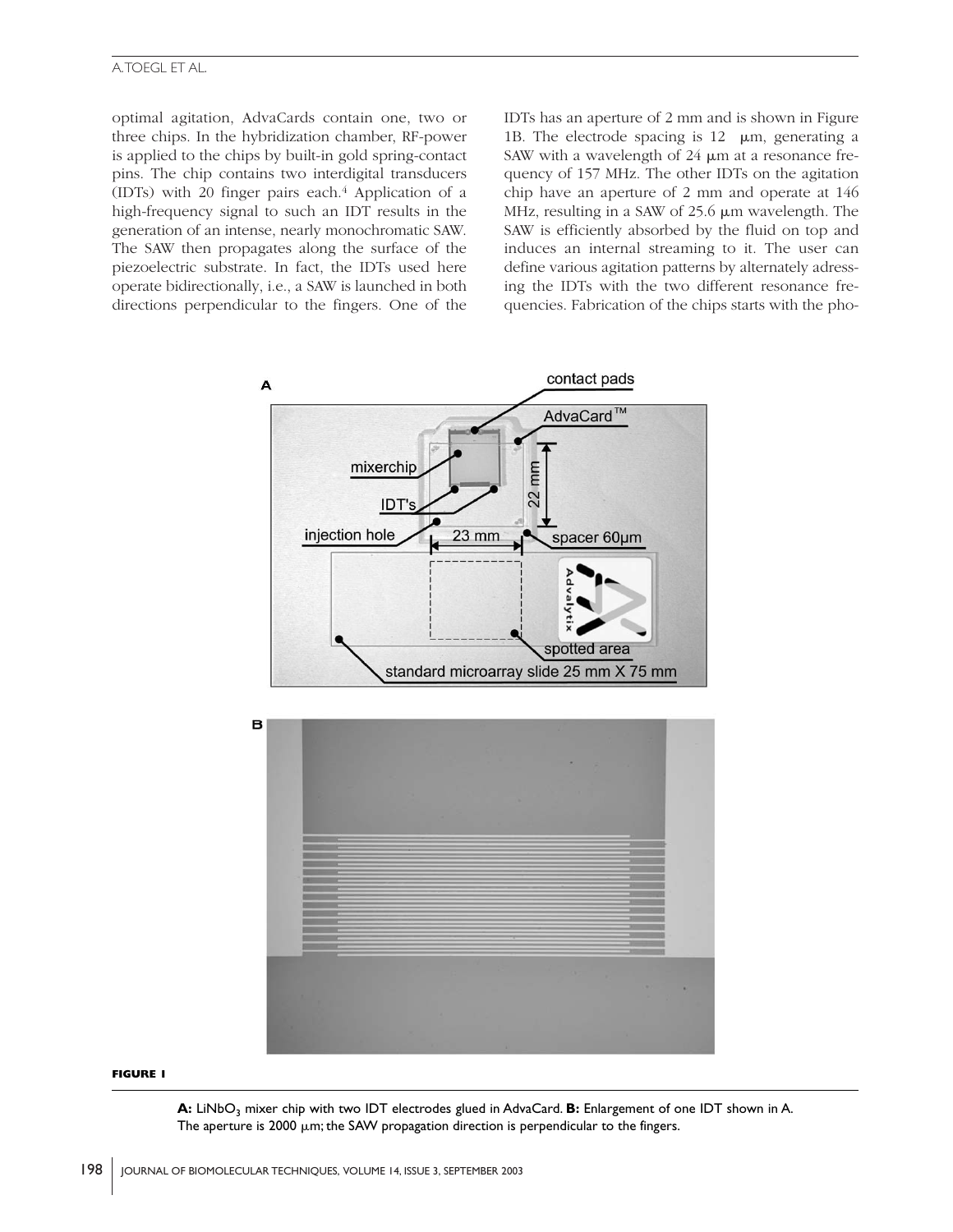tolithographic definition of the electrode structures on 4-inch LiNbO<sub>3</sub> wafers. Here, we used an image reversal photoresist which was directly exposed to a mask aligner. A 300-nm gold metallization, which was followed by a lift-off process, defined the electrodes. Titanium was used to optimize the adhesion of the gold to the chip's surface. The metallized wafers were then coated with an 800-nm thick  $SiO_2$  layer to provide the chips with a biocompatible and chemically stable surface. A second photolithography step defined the contact pads, where the  $SiO<sub>2</sub>$  layer was removed by chemical etching in hydrofluoric acid. The agitation chip was integrated into a glass card (AdvaCard) in order to agitate an area larger than the chip's size. The settings in the ArrayBooster software were frequencies of 146 MHz and 157 MHz alternating every 10 sec with an on-time of 3 sec and an offtime of 7 sec, respectively. These settings ensure a continous agitation of the hybridization solution and enhance the probability for target molecules to bind to their specific probe during an idle period without disturbance by flow effects.

# **RNA isolation**

Total RNA was isolated from kidney and liver tissue of adult female Wistar-Han rats, provided by Charles River Laboratories (Sulzfeld, Germany) using the RNeasy Maxi Kit Protocol including the on-column DNase digestion (Qiagen, Hilden, Germany).

# **Reverse Transcription and cDNA Labeling**

The Label Star Array Kit (Qiagen) was used according to the enclosed manual. During reverse transcription, the tissue-specific total RNA is converted into firststrand cDNA using oligo dT-primers. During this process, the cDNA is directly labeled with cyanine-3 dCTP (Perkin Elmer Life Sciences, Freiburg, Germany) for rat kidney and cyanine-5-dCTP for rat liver cDNA. For each reaction, 50  $\mu$ g of total RNA were used. The resulting cDNA products are sufficient for two hybridization reactions.

# **Microarray Production**

Fifty rat-specific oligonucleotides (Metabion GmbH, Martinsried, Germany) were designed according to NCBI GenBank sequences with ArrayDesigner 2 (Premierbiosoft, Palo Alto, CA) and spotted onto QMT Epoxy-coated glass slides (Quantifoil, Jena, Germany) with the Gene Machines OmniGrid contact printer

using a single SMP3 split pin (Telechem, Sunnyvale, CA) to avoid a variation of spot quality and morphology because of different pins. The array consists of four identical subarrays with 100 spots each. Each gene on these subarrays is represented by a 50 mer oligonucleotide spotted as duplicate covering an overall area of  $10 \times 10$  mm. Post-spotting slide-processing was performed according to the provided Quantifoil protocol. Slides were incubated for 30 min in a humidity chamber to immobilize the spotted oligonucleotides followed by subsequent washing steps at room temperature for 5 min in 0.1% TritonX-100 (Sigma, Taufkirchen, Germany),  $2 \times 2$  min in 0.004% HCl, 10 min in 100 mM KCl solution, and a final washing step in ddH<sub>2</sub>O for 1 min. Slides can be stored up to 3 months at room temperature after immobilization. Prior to hybridization, the slides were blocked for 30 min in a solution of 4X SSC/0,1% (w/v) sodium dodecyl sulfate (SDS)/1% (w/v) bovine serum albumine (Sigma) at  $42^{\circ}$ C followed by five washing steps with  $ddH<sub>2</sub>O$  at room temperature. The slides were dried in a nitrogen stream and used immediately after blocking.

# **Hybridization and Washing**

Hybridization was carried out in the commercially available Advalytix ArrayBooster, a hybridization station with integrated microagitation for the use with standard microarray slides. The sample solution is sandwiched between the spotted glass slide and the AdvaCard as shown in Figure 2. The AdvaCard contains a spacer of 60  $\mu$ m in height. The hybridization solution is drawn in by capillary action. Vent holes prevent bubble formation while loading the hybridization solution with a standard pipette tip. Upon the start of the mixing program, an RF voltage is fed to the IDTs, resulting in a quasichaotic streaming in the solution. The instrument's software allows the user to assign specific streaming patterns and temperatures to each experiment. Hybridization was performed under stringent conditions in a buffer containing 50% formamide,  $6X$  SSC,  $0.5\%$  (w/v) SDS, and 5X Denhardt's solution (Sigma) at  $42^{\circ}$ C for 16 h after a denaturation step for 3 min at 95°C. The liquid volume under a cover glass was approximately 20  $\mu$ L, resulting in a calculative fluid layer thickness of about  $25 \mu m$ . The liquid volumes in the ArrayBooster experiments using AdvaCards with an active area of 22  $\times$ 23 mm and 60- $\mu$ m spacers were about 40  $\mu$ L. The volume can be adjusted by choosing the appropriate AdvaCard and the individually preferred spacer thickness. Hybridization under cover glasses were performed in self-designed hybridization chambers using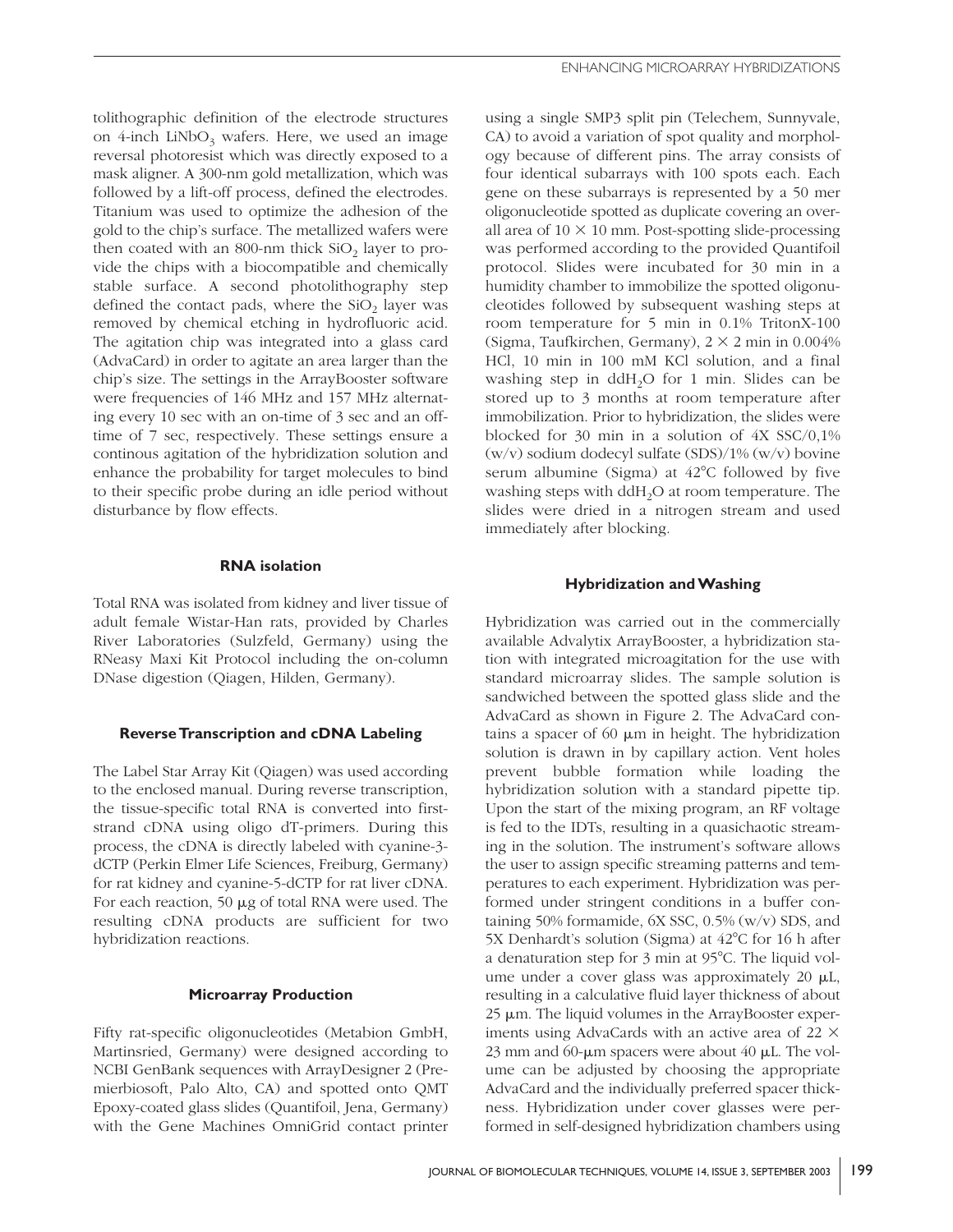

#### **FIGURE 2**

**A:** One of four ArrayBooster hybridization cartridges with a microarray slide covered by the AdvaCard with one agitation chip. **B:** Cross section of Figure 2A.The microarray slide is placed in the hybridization cartridge and is covered by the Advacard.The Advacard is fixed by built-in fastening bolts. RF voltage is applied to the IDTs by spring contact pins.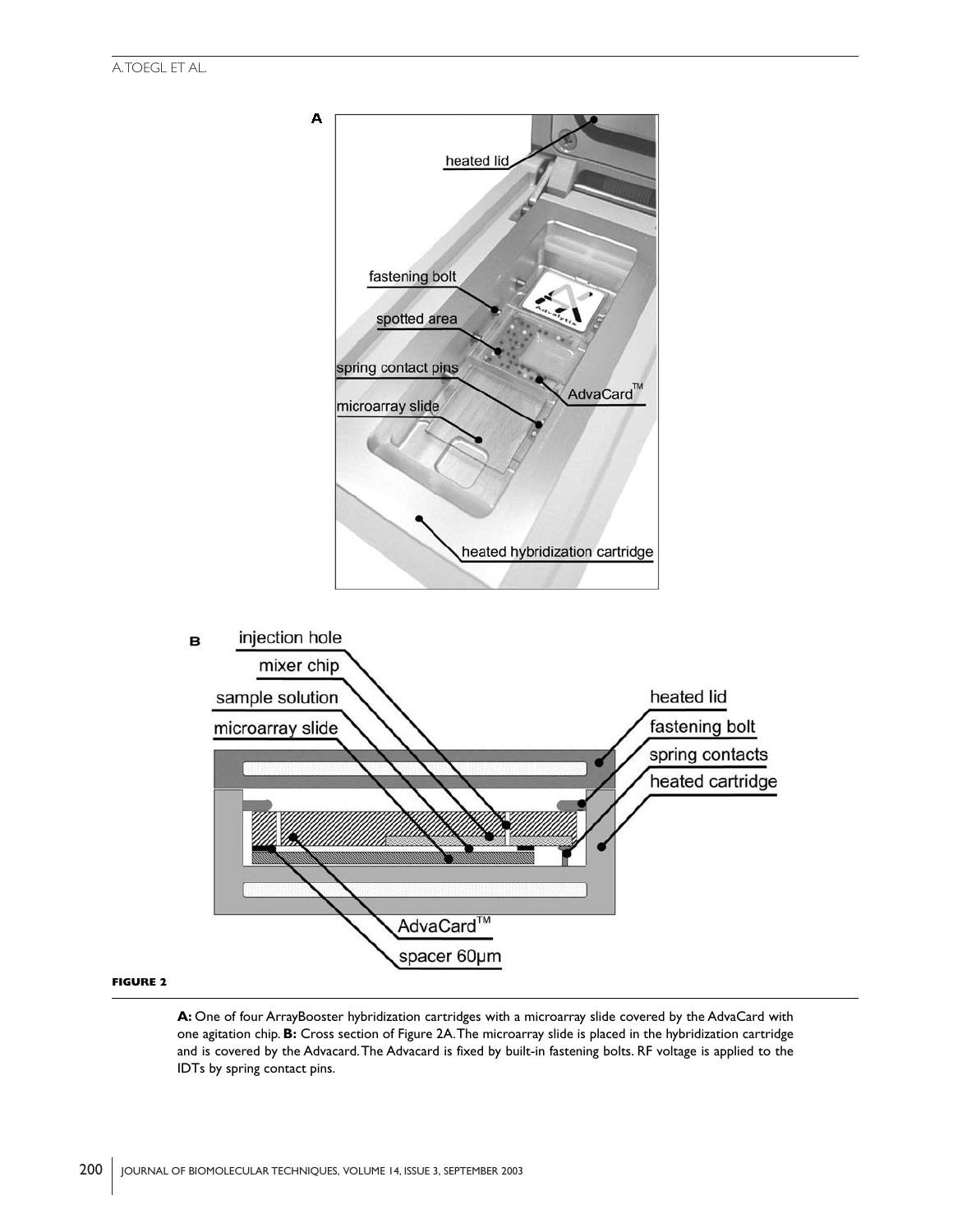a 42C water bath. To ensure similar geometries, we used  $22 \times 22$ -mm cover glasses (Sigma) and sealed them with Fixogum glue (Marabu, Tamm, Germany) to avoid evaporation of the solution. Subsequent washing steps were performed after overnight hybridization at 42°C using 2X SSC /0.1% Tween 20, 1X SSC and 0.2X SSC for 5 min. After washing, the slides were blown dry in a nitrogen stream and stored in a cool dark place until scanning.

### **Image analysis**

For microarray scanning and image analysis we used the GenePix4000B Scanner and the GenePix Pro 4.0 Software (Axon Instruments, Union City, CA). Settings: Laser Power 100%, PMT Gain 600.

### **RESULTS**

We chose rat-specific microarrays representing the main model system for drug discovery and toxicology in humans<sup>5</sup>. Fifty-mer rat liver- and kidney-specific oligonucleotides ensure high specificity and a low rate of cross reactions.<sup>6</sup> Similar systems are widely used in research facilities and are available commercially as catalog arrays. Standard microarray experiments are performed using cover slips or similar

geometries without the possibility of agitating the sample solution. To overcome the diffusion limits of the DNA-molecules in the solution it is necessary to use active agitation. Otherwise, the majority of target molecules will not reach and interact with their spotted probe in a finite time scale, which will directly affect the signal intensities on a microarray. All experiments were carried out using the same amount of target molecules. This leads to different concentrations of target molecules in the hybridization solution depending on the required volume. The concentration of target molecules in the cover glass experiments was 2-fold higher than in the microagitated experiments.

Hybridizations using cover glasses in conjunction with incubation in a water bath were defined as reference experiments. Agitation of the hybridization solution was carried out by using the above mentioned ArrayBooster protocol. Five cover-glass reference experiments and five experiments using micromixer cards in the ArrayBooster were performed for statistical reasons. When we compared the background-corrected signal intensities of the cover glass experiments with the ArrayBooster processed slides, we detected a nearly 6-fold increase by the latter (Figure 3).

Figure 3 shows two examples of hybridized slides. The background intensities do not differ between the two methods. In the case of the cover



#### **FIGURE 3**

Mean signal intensities of five slides.The *light gray bar* shows experimental data of five cover glass experiments; the *dark gray bar* shows signal intensities of five ArrayBooster processed slides. Experimental time was 16 h.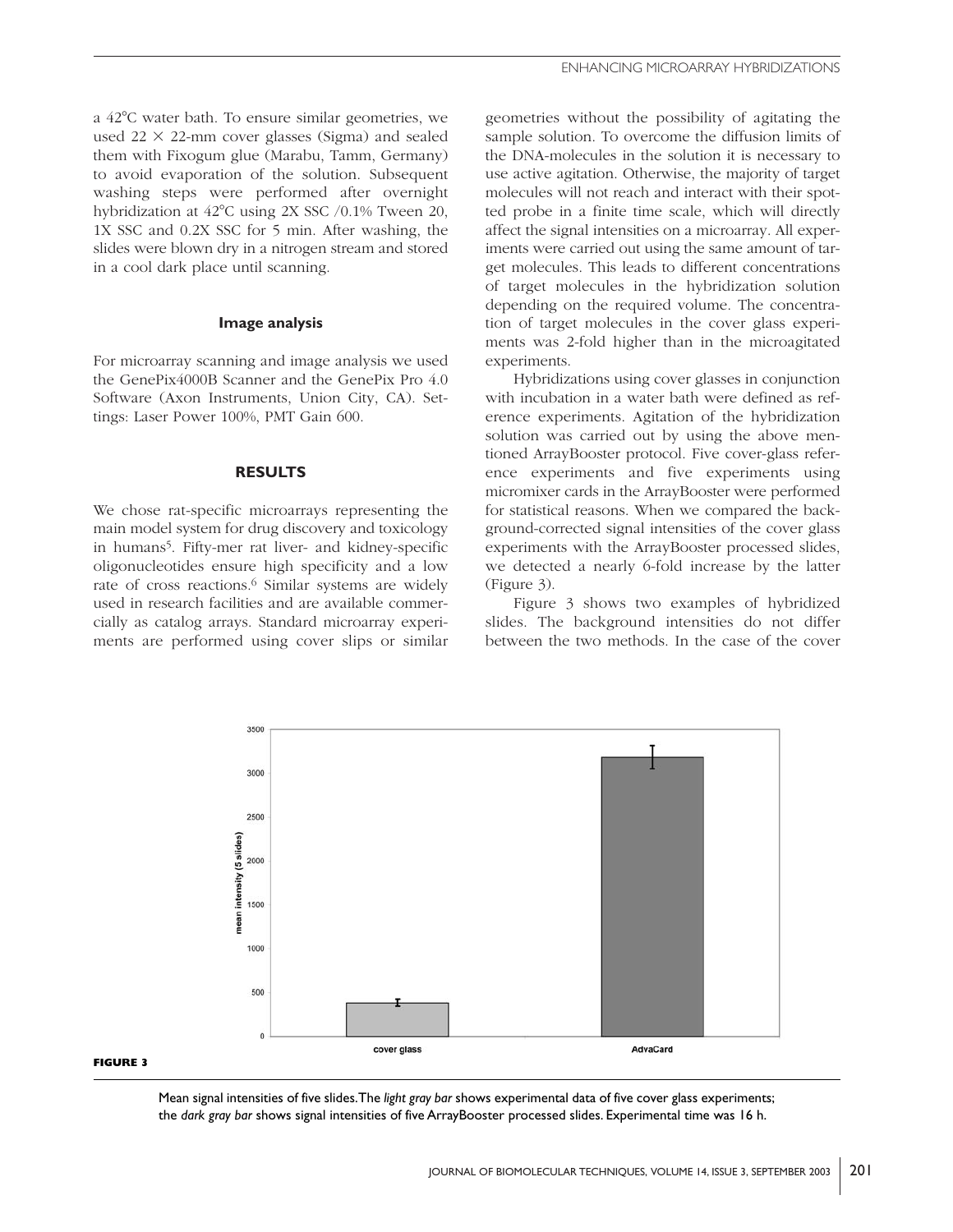### A.TOEGL ET AL.

glass experiments, however, it was necessary to perform eight experiments because three slides showed an extreme gradient over the array resulting from different fluid layer thickness or evaporation effects.

Regarding the gradient problems, the variation coefficient of the two different methods was analyzed. Highly reproducible slides show an on-slide variance of about 10%.<sup>7</sup> Figure 4 shows the variation coefficient of the cover glass experiments compared with the AdvaCard experiments in the ArrayBooster. In addition to higher signal intensities, the microagitation results in higher on-slide reproducibility (CV 8.5%). The variation coefficient for the cover glass experiments was determined after manually sorting out three slides exhibiting large gradients. The remaining five slides used for signal intensity analysis showed 16.5% CV. Taken together, the analysis of all eight cover glass experiments would result in a CV as high as about 45%.

To ensure that signal amplification had no effect on gene expression patterns, we carried out two cohybridization experiments under cover glasses and two experiments using AdvaCards in the Array-Booster. Ratios for cyanine-5-labeled cDNA from rat kidney versus cyanine-3-labeled rat liver cDNA show no significant change between the two methods (Figure 5). In addition to signal enhancement, agitation allows shortening of incubation times by a factor of 4 in microarray experiments without loss of signal intensities. To prove this additional benefit, we carried out time series experiments from 1 to 22 h incubation time (Figure 6). The experimental conditions were

similar to the ones above. However, we only used 10 g of cyanine-5-labeled rat liver cDNA per slide. This resulted in lower overall signal intensities. Each time point experiment was done in duplicate, comparing results under  $22 \times 22$ -mm cover glasses (probe volume  $40 \mu L$ ) to hybridizations in the ArrayBooster with standard agitation protocol (probe volume  $40 \mu L$ ).

To ensure comparability between the 20 experiments, we prepared  $10$ - $\mu$ L aliquots of the pooled labeling reactions which were filled up to the required volume with formamide/SSC hybridization buffer. The microagitated slides show higher overall signal intensities as compared with the cover glass experiments because of overcoming the diffusion limits. Furthermore, the increase in signal intensity is faster than without agitation so that saturation of the spots will be reached earlier. For the ArrayBooster experiments, saturation was reached after 22 h. Based on diffusion kinetics, it is estimated that both lines will cross after about a week. The bump in the intensity after about 6 h incubation was also observed in further experiments using the same model system and standard oligo-to-oligo hybridizations. These results will be discussed in future publications.

### **SUMMARY**

In this study standard cover glass hybridization protocols were compared with the new approach of agitating hybridization solution in microarray experiments. By inducing a quasichaotic streaming pattern in the



Comparison of cyanine-5 (rat kidney cDNA) signal intensities of cover glass **(A)** to ArrayBooster experiments **(B)** shows increase of mean signal intensity by a factor of 6. Background values are identical.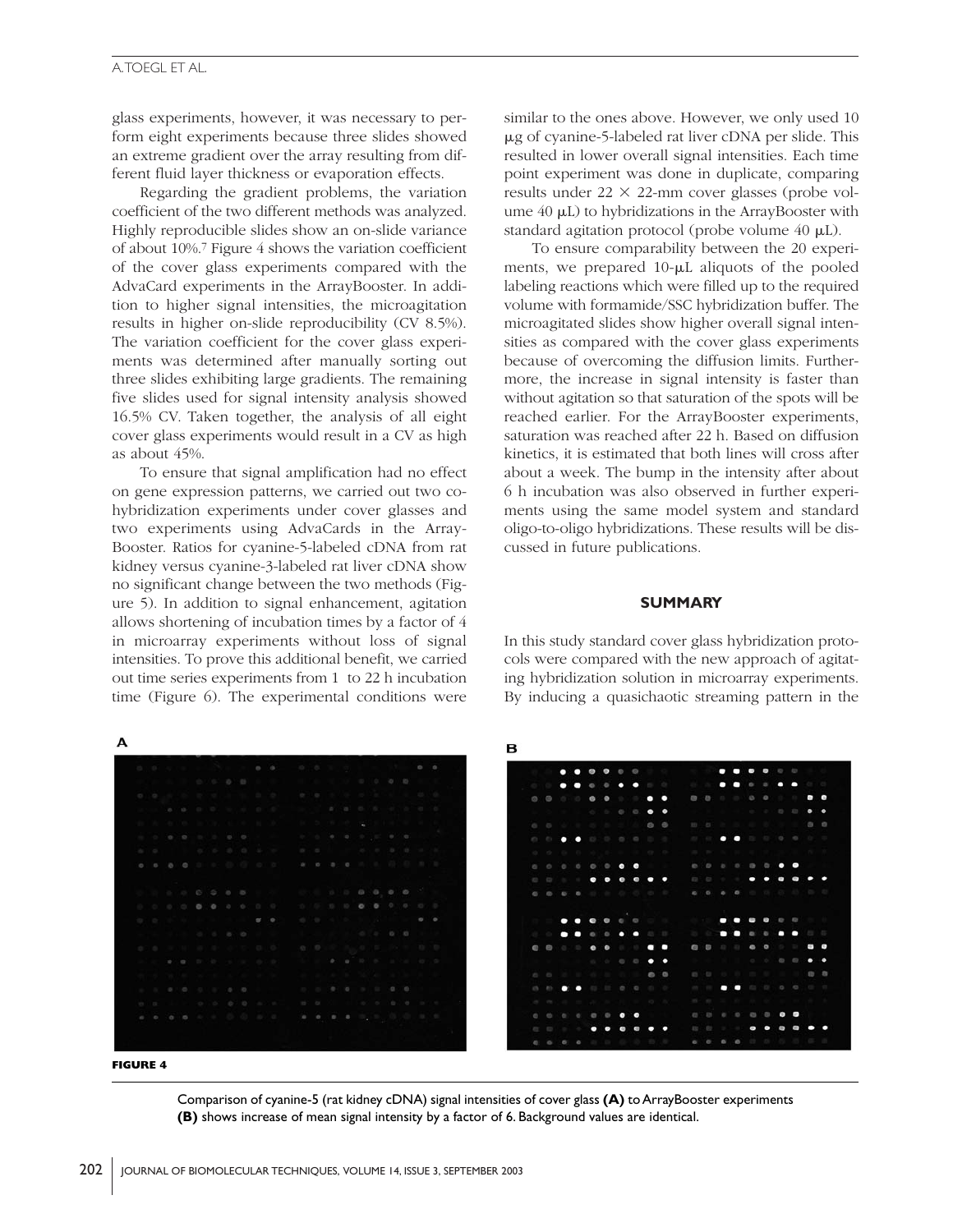



Gene expression ratios of cyanine-5-labeled rat kidney cDNA vs. cyanine-3-labeled rat liver cDNA comparing cover glass to AdvaCard hybridization with agitation.There is no significant change in the gene expression pattern.



Reaction kinetics comparing cover glass *(light gray)* to AdvaCard experiments with agitation *(black).* Mean signal intensities of two slides with four replica each are background corrected.